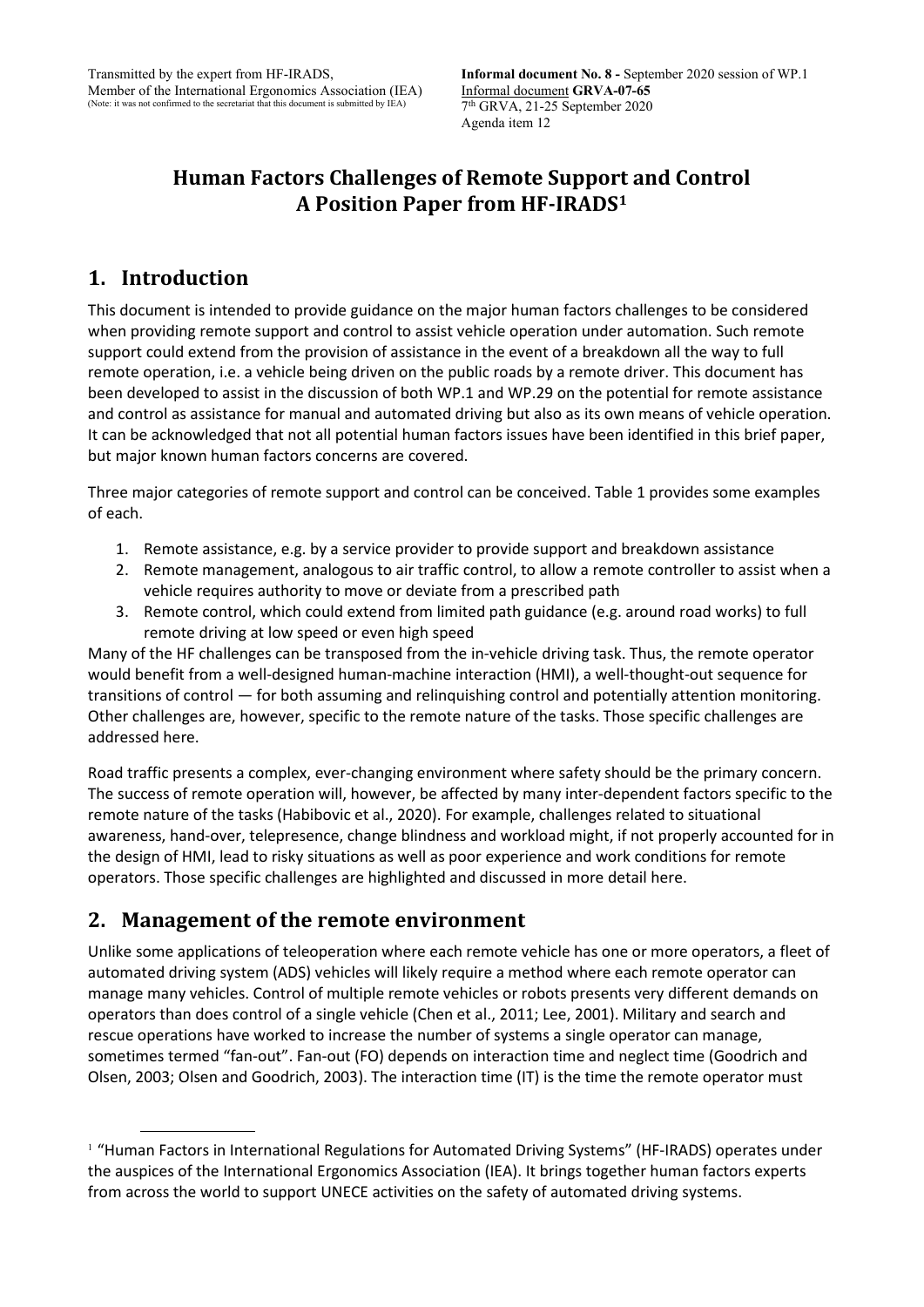spend interacting with the vehicle, and neglect time (NT) is the amount of time the vehicle can operate without attention from the remote operator, which combine to define fan-out (FO):

#### $FO = (NT+IT)/IT$

Although this equation seems to provide an easy way to calculate how many vehicles a remote operator can manage, the estimation of NT and IT is complex. For instance, interaction time depends on at least four factors: (1) vehicle monitoring and selection, (2) context switching, (3) problem solving, and (4) command expression (Olsen and Goodrich, 2003). Neglect time is equally challenging to quantify. With ADS failures, neglect time does not have a predefined duration or onset and so interaction time cannot be scheduled. Instead, it is a random variable. Further, neglect time of one vehicle is not independent of others—a thunderstorm might lead to many simultaneous ADS failures. The more system-paced, i. e. outside of the control of the operator, the monitoring requests are, the more they overlap in time for different vehicles, and the less they can be handled simultaneously by the operator, the fewer vehicles can be controlled by one operator without risking neglects. The consequence of neglecting a vehicle varies from simply adding a few minutes to a trip to potential additional crash risk for the passengers. Whether an operator can successfully intervene strongly depends on neglect time — whether an operator needs to respond in minutes to adjust a route or in seconds to avoid a collision. Although difficult to calculate, the fan-out equation provides a useful framework for understanding how human factors considerations combine with design choices to influence the safety and efficiency of remotely operated fleets.

Both human remote operators and automated driving systems have their own intelligence and capability to act, and it is part of the task of remote operators to manage the automation (especially in the context of switching between vehicles of different capabilities). An ADS may fail, but failure of basic vehicle safety systems, including technologies such as AEB or ESC, is also a potential problem. Part of the role of the remote operator is to be aware of the capabilities afforded by such systems, and remote operation will benefit from having procedures in place to deal with such failures.

From numerous studies in automotive and other domains it is known that insufficient *situational awareness*  leads to failure. In the context of remote operation, limited situation awareness could occur due to reduced sense of the vehicle and detachment from the action (i.e. *lack of embodiment*). The remote operator has no bodily feeling of the vehicle and the view outside, and even if communicated via camera and similar sensors, the sensation might provide only limited understanding of the conditions. In addition to this, physical detachment from the vehicle might also lead to *decreased feeling of urgency*, which in some situations could have negative consequences on the entire operation. There are also potential ethical concerns induced by physical detachment from the vehicle and traffic situation. That is, remote operators could *lack empathy and sensitivity* towards their surroundings, especially seen from the perspective of passengers of the vehicles being remotely controlled.

While various sensors available in automated vehicles might be able to "enrich" information provided to a remote operator as compared to an on-board driver, there is risk of *information overload* (which might be amplified due to the plurality of vehicles). In other words, replacing the bodily feel of the vehicle with sensor information could come with the trade-off of information overload, and remote operators could be exposed to too much information with the result that they would no longer have the capability to understand the situation. A related challenge is *change blindness* or failure to detect relatively large changes in visual scenes. For example, if remote operators are overloaded with information, or if they are engaged in continuous monitoring, they might fail to notice important changes in the scene.

In other domains, *boredom* of remote operators has been commonly reported. Also, it is natural to expect that *inattention* and *distraction* might occur as well. Depending on the design of workstation and the tasks of the remote operator, *motion sickness* might occur (similar to the motion sickness in driving simulators). To this end, it can also be added that there might be a need to monitor the remote operator. In a control room there is also the potential to move around more freely, so that the operator might not even be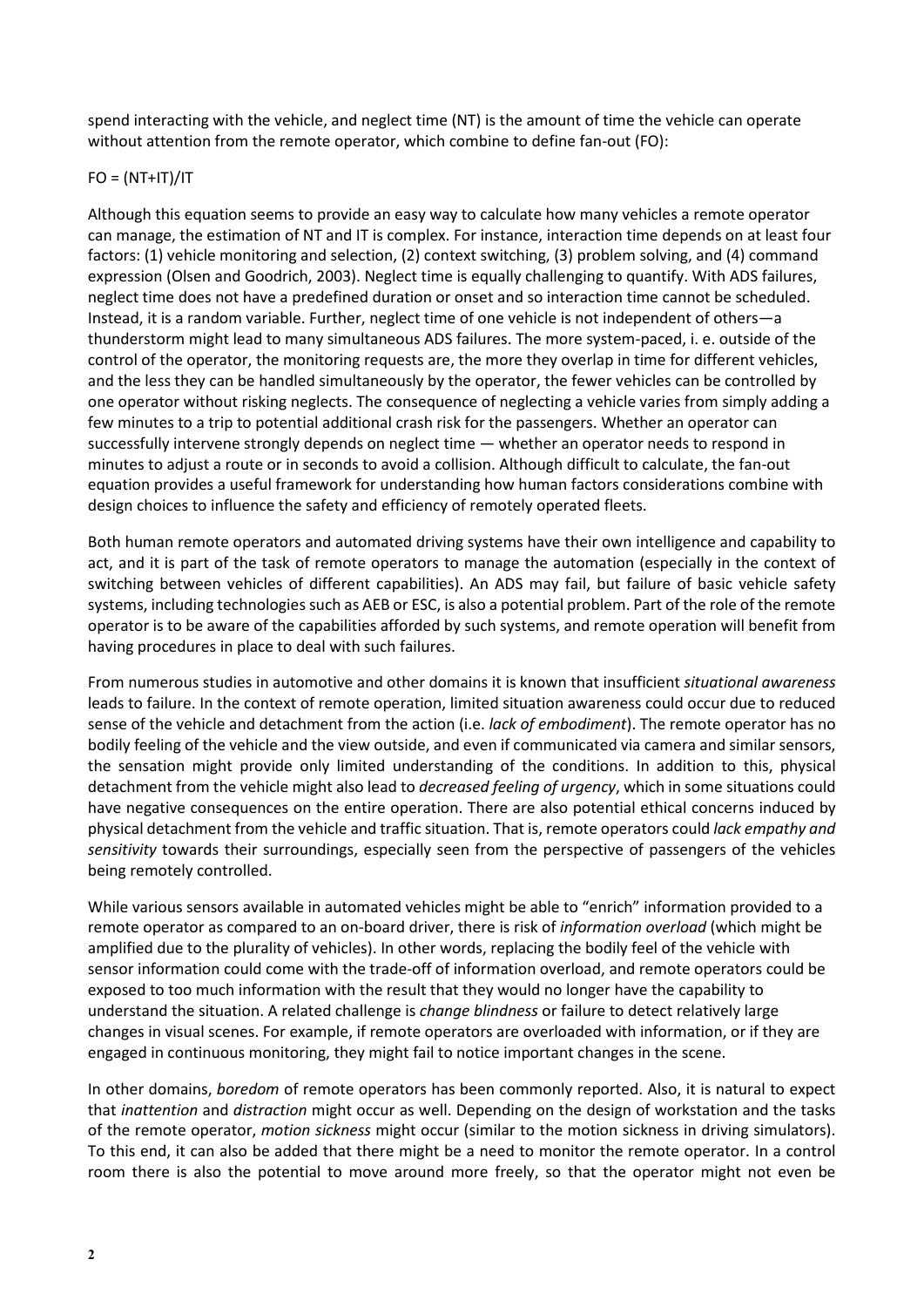physically at the workstation when a call comes in. System design may benefit from asking questions such as: how to gain operator attention, how to allocate jobs to operators, how to ensure the operators are attentive.

*Transfer of control* (hand-overs/hand-offs) between the system and operator, as well as between operators at break times and at the end of shifts, is also a critical phase where risk of failure is increased, and therefore changing operators may benefit from planned and careful execution. In particular, evaluation of the process of hand-overs and collaboration between remote operators and "local" operators (i.e. those inside or in the vicinity of vehicle) may provide the most benefit.

On a general level, the question arises of whether an adequate, or optimal, remote driving station is a replica of the driver environment of vehicles of today or "something else". It might well be that a remote driver station and its HMI contain more and other functionality than is available to a driver of today. Best practice in operation centres is applied by analysing workflows of the real task and designing the remote operation centre around the workflows and the human operator. In other words, applying a user centred design focusing on factor such as *optimum seating distance, information presentation, task simplification, noise and light optimization*.

## **3. Training and personnel**

The remote personnel are, by definition, professionals and therefore may be expected to have received specific, targeted training. Where they are able to remotely drive a vehicle, they might have to hold the appropriate driving licence for that vehicle category. As with other types of safety critical shift work, the organization and its employees can benefit from health checks, e.g. for sleep apnoea, especially when they may be operating a public service vehicle.

Depending on the nature of the remote support, remote personnel may need to be familiar with the prevailing traffic rules for the roads on which the vehicles are operating. There could be a case for handover from one controller to another at national, regional or state/province borders.

Propensity of remote drivers to motion sickness is a concern. Already in 1949, Birren warned of the negative performance effects of motion sickness. This has been particularly studied in the naval context (e.g. Bos and Bles, 2000; Colwell, 2002).

## **4. Controls and displays**

Operator performance is best supported when controls and displays are aligned with the specific duties of the remote operator. The requirements for controls and displays might be very different when a remote operator only needs to verbally assist a person inside a vehicle with some simple advice that is not safetyrelated versus a situation when a remote operator is controlling a vehicle at high speed.

When thinking about the physical controls that a remote operator may have, options could include traditional vehicle controls such as a steering wheel, brake and accelerator pedal, as compared to a joystick or head-slaved controls. Joystick operation is already a feature for (local not remote) safety driver control in certain shuttle vehicles, but this is limited to very low-speed operation. Vehicle motion control is much more of a challenge in high-speed driving. For more limited vehicle control, buttons or a kill switch may be sufficient.

Currently, much literature is focussing on remote control of robots, for instance for search and rescue, telesurgery, advice from a distance etc. Although this has hardly been studied in driving, the sense of telepresence is very important when an operator is physically separated from the vehicle. Based on experience from those domains, it seems reasonable that extending the visual feedback with force feedback in driving controls could be able to improve performance, since it may help the remote operator to better perceive the information from the remote environment and its constraints, hopefully contributing to the prevention of dangerous collisions. In their study on a control joystick to avoid collisions with airborne vehicles, Alaimo et al. (2011) showed that adding haptic cues to provide a sense of urgency of the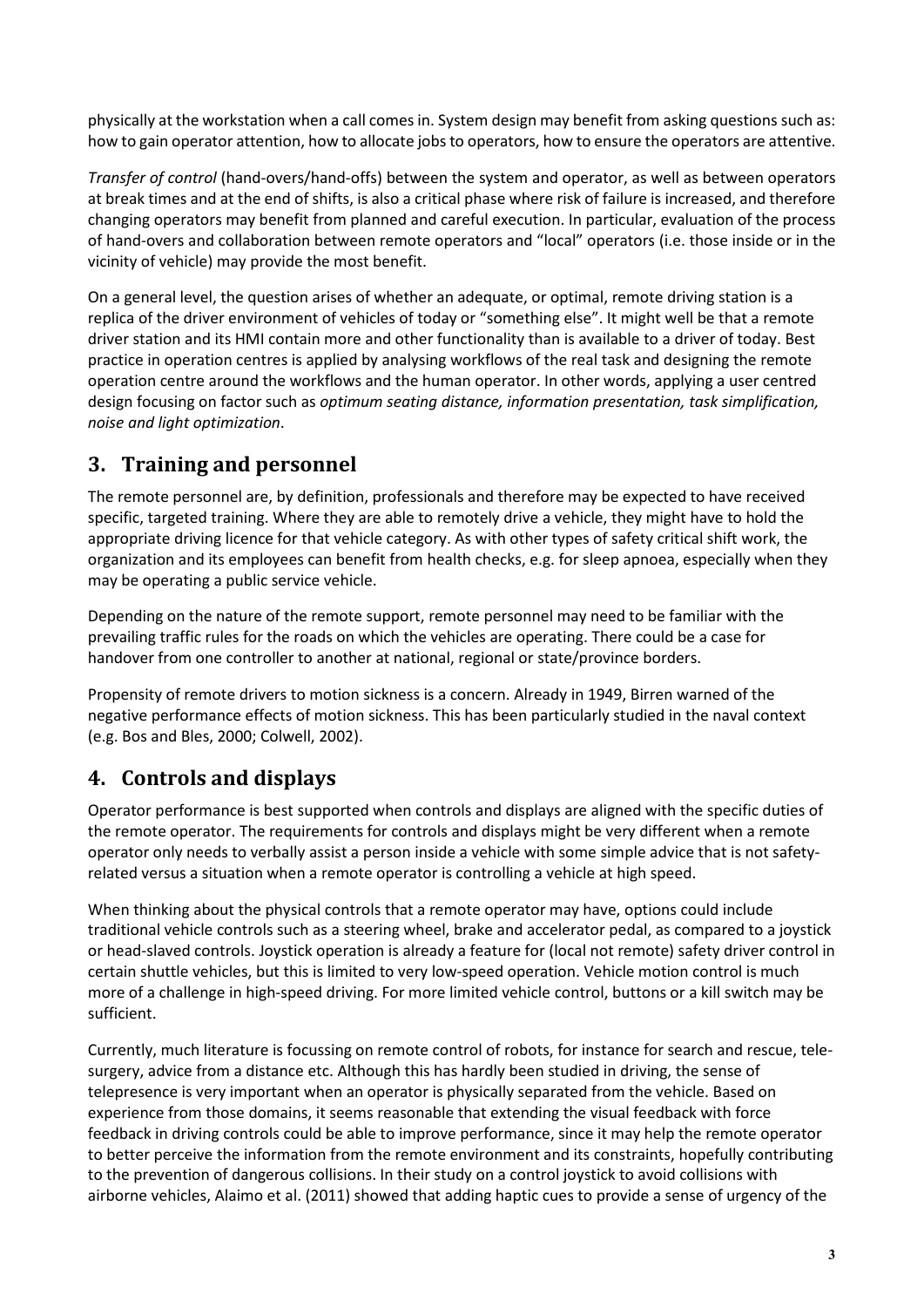impending collision (actually offering support) helped improve performance. The type of haptic feedback (direct or indirect) also affected performance.

An important question also remains whether a remote operator should always be able to fully control the vehicle and initiate any action, or whether the driving automation system supporting that vehicle should protect the operator from error by prohibiting specific control actions or asking for a confirmation ("Are you really sure you want to…?").

From studies of operator performance in driving simulators, it is well known that, in addition to haptic feedback, the provision of motion feedback greatly assists vehicle control, particularly in deceleration and curve driving (Carsten and Jamson, 2011).

The display element of the HMI for remote operators plays a crucial role. This is because, unlike with direct vehicle-based HMI, the operator has only indirect access to the in-cab or driving environment, and is therefore much more reliant on the visual medium for information acquisition, interaction, feedback and control.

It may be useful to categorize two types of display in this context, one set showing the operator what is going on in and around the vehicle, and another set to be used by the operator to interact with the vehicle when the automated system requests assistance. However, to ensure that operators achieve acceptable performance, the interfaces should not overwhelm the operator with too many devices (e.g. displays and controls) that simultaneously request a high level of cognitive and motor skills.

Van Erp and Padmos (2003) studied the effects of indirect viewing on driving performance. They identified the critical image parameters of such systems on vehicle control, both in simulated and in real world driving. Important parameters were magnification factor and field of view. In addition, image resolution was important, with low resolution leading to overestimation of distances and reduced quality of lateral control. A literature overview by Van Bakker et al. (2000) in the military domain showed that restriction of peripheral vision (i.e. smaller field of view) can degrade control of vehicle path, speed estimation, and time to contact estimates. Degraded foveal vision (contrast and resolution) can affect lane keeping and object detection.

Thus the following aspects of display provision all need to be considered:

- Resolution (pixel density)
- Field of view and provision of mirrors
- The possible need for stereo vision to provide depth sense, thus helping to judge the positions of targets and possible obstacles in the remote environment
- Contrast and brightness

To reduce communication load, it may be possible to create a synthetic or semi-synthetic view of the remote scene, for example through a combination of HD maps and augmented reality. Virtual reality may have a role here.

Remote operator eyepoint will affect speed perception and the possibility of detecting vulnerable road users. Eyepoint height differs from one vehicle to another, and operators may need to adapt to this as they shift from controlling one vehicle to control of another.

Multiple displays, as with a "driver" view, an external birds-eye view of the scene, and a screen showing vehicle system status, may create new demands on the operator and task-switching requirements. Which screen is to be prioritised? Modality of information to and support for the operator needs to be carefully considered. Operator workload could be very high, leading to a need for more rest periods or shorter shifts.

#### **5. Communications channels**

Reliable and appropriate communications are an essential element in any remote support for vehicles equipped with automated driving systems. Poor communications may compromise task performance, even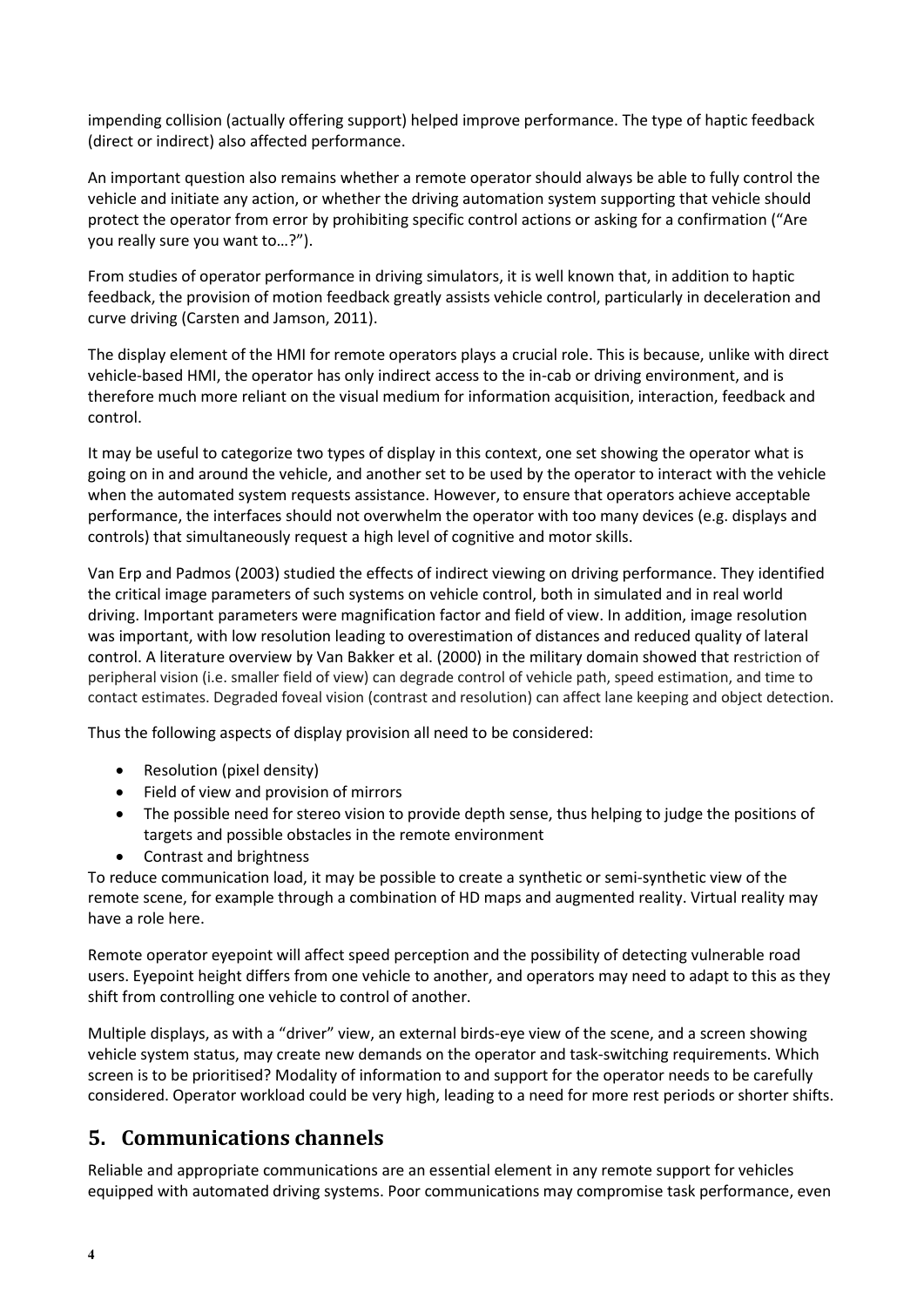if the remote operation is conducted by experts. The remote worker in the control centre benefits from communications in appropriate modalities. For remote assistance, auditory communication might be sufficient with relatively low demand on bandwidth. But moving to the higher levels of remote support (categories 2 and 3) places greater demands on communications. For category 2, video linkage will likely be required, most likely between the AV's camera and the remote controller. There will also be a need to pass vehicle diagnostic information to the remote workstation. Very low latency may not be a requirement, but assurance of robust communications is likely to be important to support human performance.

With remote operation, the situation becomes far more demanding. There will probably be a need for a high-resolution video and audio feed from the vehicle, possibly in stereo (see section 4). The greater the pixel resolution and the greater the field of view required, the more the demand on bandwidth. Lags and judders in communication also become critical. If there is a one second delay in a remote operator receiving the remote scene and further half second delay in the transmission of a control command to the subject vehicle that would add 1.5 seconds to the normal one-second reaction time of a driver to an event, which in many situations would incur a major increase in risk. Control of the vehicle would also become erratic. Many studies (e.g. Sheridan and Ferrel, 1963; Lane et al., 2002) have shown that fixed time lag can be a problem for remote operation, but Davis et al. (2010) found that variability in lag was even more of a challenge to good performance in remote operation than lag itself. This indicates that *consistency* of transmission could be a basic requirement.

Reaction time is linked to, and often enhanced by, operator expectations. If a remote operator is working in a denuded environment, without perception of the traffic and roadway ahead, then that operator will not be primed by the circumstances to react fast, and will likely have a delayed response.

#### **6. Passenger needs and requirements**

Confidence and trust in these systems is important for their adoption. Users (passengers, drivers) may be comforted by the idea of remote human support yet not be accepting (or be afraid) of remote human operation. Visual (and possibly auditory) monitoring inside and outside the vehicle may be necessary to support remote operation, but such constant personal monitoring raises issues of surveillance and privacy and these data must be handled appropriately. Some remote operation solutions may be acceptable while others may not and this may vary by user group.

Passenger needs will differ depending on the type of ADS and the form of remote interaction and support that is provided. When a driver is in the vehicle, a remote operator may be engaged for a brief duration to resolve a specific situation or for a longer period as required. The remote operator may assume full control of the vehicle or only partial control with the driver's permission. In all instances an effective HMI and protocol supports safe operation by supporting the communication and interaction between the driver and the remote operator.

The needs and expectations of passengers riding in fully automated buses and shuttles need to be met when there is no operator/driver on board. Although automation will perform the driving task, it may not perform some of many additional functions usually performed by on-board human drivers (e.g. Salmon, Young and Regan, 2011). Remote operators may become responsible for these functions.

As an example, prior to closing the door, it is important to confirm that all waiting passengers have boarded. Before moving the vehicle, passengers should be safely seated or in an appropriate standing position.

Some passengers may require assistance, others may attempt to board beyond the vehicle load limit, an unruly passenger behaviour may require intervention, or cargo may come loose and present a safety risk, just to name a few possibilities.

Medical emergencies and crashes pose the most serious safety concerns. These are time-critical and require accurate perception, comprehension, an effective response and action. They require stopping and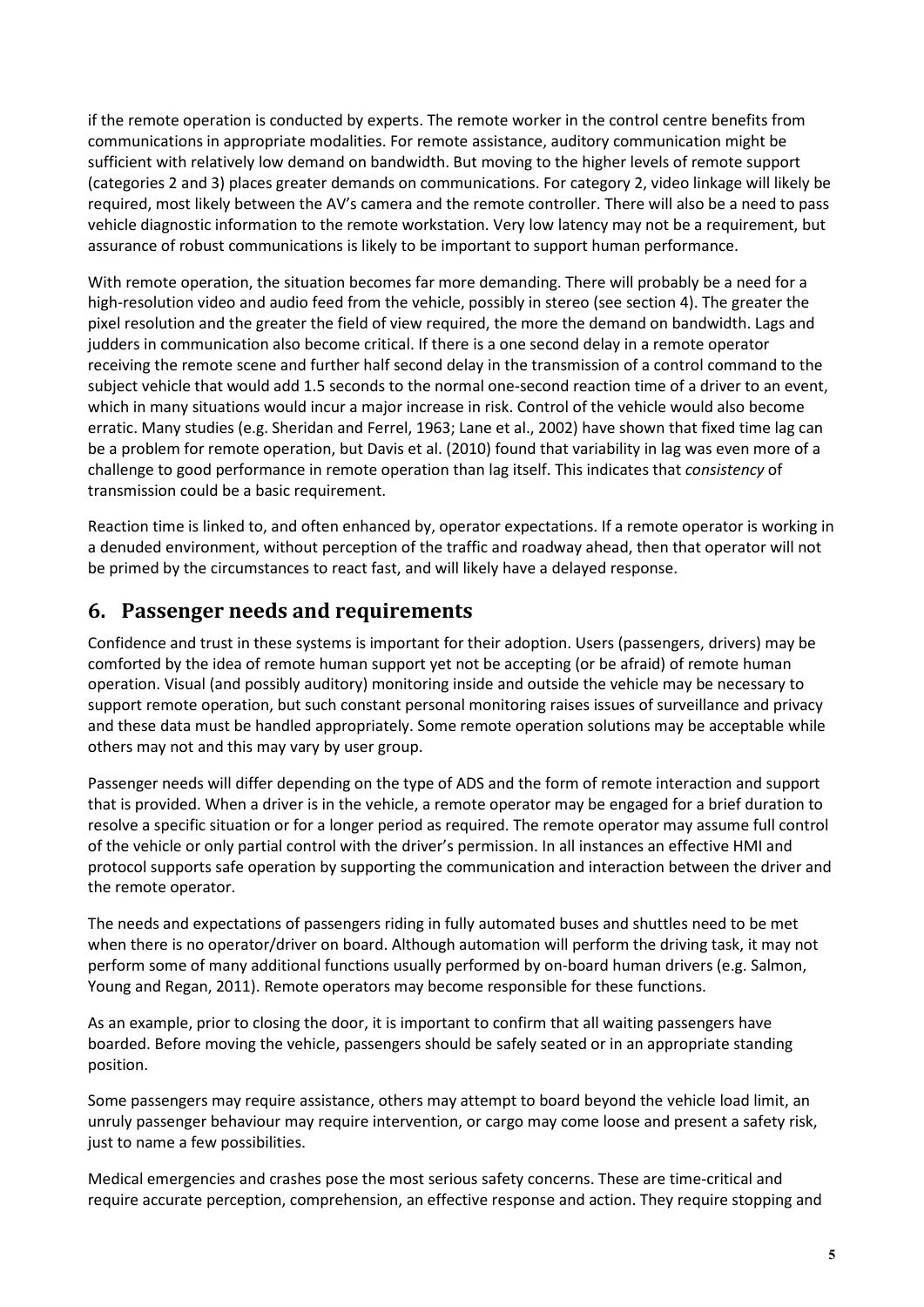securing the vehicle, attending the injured, coordinating passenger emergency exit and on-board communication with dispatch and emergency crew. These are complex coordinated actions that may require the coordination of multiple remote operators.

Passengers need solutions to communicate and initiate emergency stops as well as regular stop requests (Automated Vehicle Safety Consortium, 2020). Unexpected events such as ADS-initiated trip interruptions will need to be properly communicated to avoid passenger confusion. HMI solutions are needed between passengers and remote operators to support communication and interaction for both typical daily and emergency operations.

### **7. Service design**

The human factor challenge varies depending on the service design. Definition of the Operational Design Domain (ODD) for a service determines complexity of interaction of the service vehicle with other road users. When the service is established within an isolated dedicated track, the interaction is restricted to that with other service vehicles and the human factor challenge is minimised. On the other hand, when the service is established in a mixed traffic environment, the interaction can be with other cars, bicycles, and pedestrians. This can generate complicated situations where the remote operator needs to intervene. When the service is designed to slow down or stop the vehicle after notifying the remote operator to intervene, the remote operator is given more time to handle the situation than if taking over a running vehicle. When the number of service vehicles for one remote operator increases, the human factor challenge becomes larger, because management of operator's attention among the vehicles becomes more complicated. There are other service design factors that influence human factor challenges.

### **8. Conclusions**

Remote control and operation is complex. It should not be assumed that remote handling constitutes a viable backup for problems encountered by vehicles under the control of an ADS, or that remotely controlled driving of a vehicle is feasible in busy environments or on high-speed roads.

Thorough investigation of different use cases is needed. A safety case should be prepared for each specific application of remote support and control. Low speed remote operation may be easier in simple vehicle control terms than high-speed operation, but it should be remembered that low-speed environments tend to be the busiest, and that, in interactions in urban traffic, accurate perception of the surroundings and very fast reactions are typically needed. Currently, there is a lack of evidence that remote vehicle operation on public roads can be performed safely.

The proper design of the work environment for remote control and operation is also important. For management, lessons can be learned from air traffic control; for control, the driving environment imposes demands beyond those encountered in other transport modes.

# **9. Implications for UNECE WP.1 and WP.29**

Both WP.1 and WP.29 have adopted principles and guidance on road vehicle automation. The WP.1 *Resolution on the Deployment of Highly and Fully Automated Vehicles in Road Traffic*, adopted in September 2018, states that an *Automated Driving System* "refers to a vehicle system that uses both hardware and software to exercise dynamic control of a vehicle on a sustained basis." The resolution states that Automated Driving Systems should make road safety a priority, monitor and safely interact and tolerate road user errors with surrounding traffic. It further states of the term *Highly automated vehicle* that: "[It] refers to a vehicle equipped with an automated driving system. This automated driving system operates within a specific operational design domain for some or all of the journey, without the need for human intervention as a fall-back to ensure road safety." No mention is made of any possible assistance from or fallback to a remote centre. In a new version of this text, there should be consideration of the possibility of remote support, and thus the definition of an Automated Driving System may need to be expanded so as to encompass any required remote support.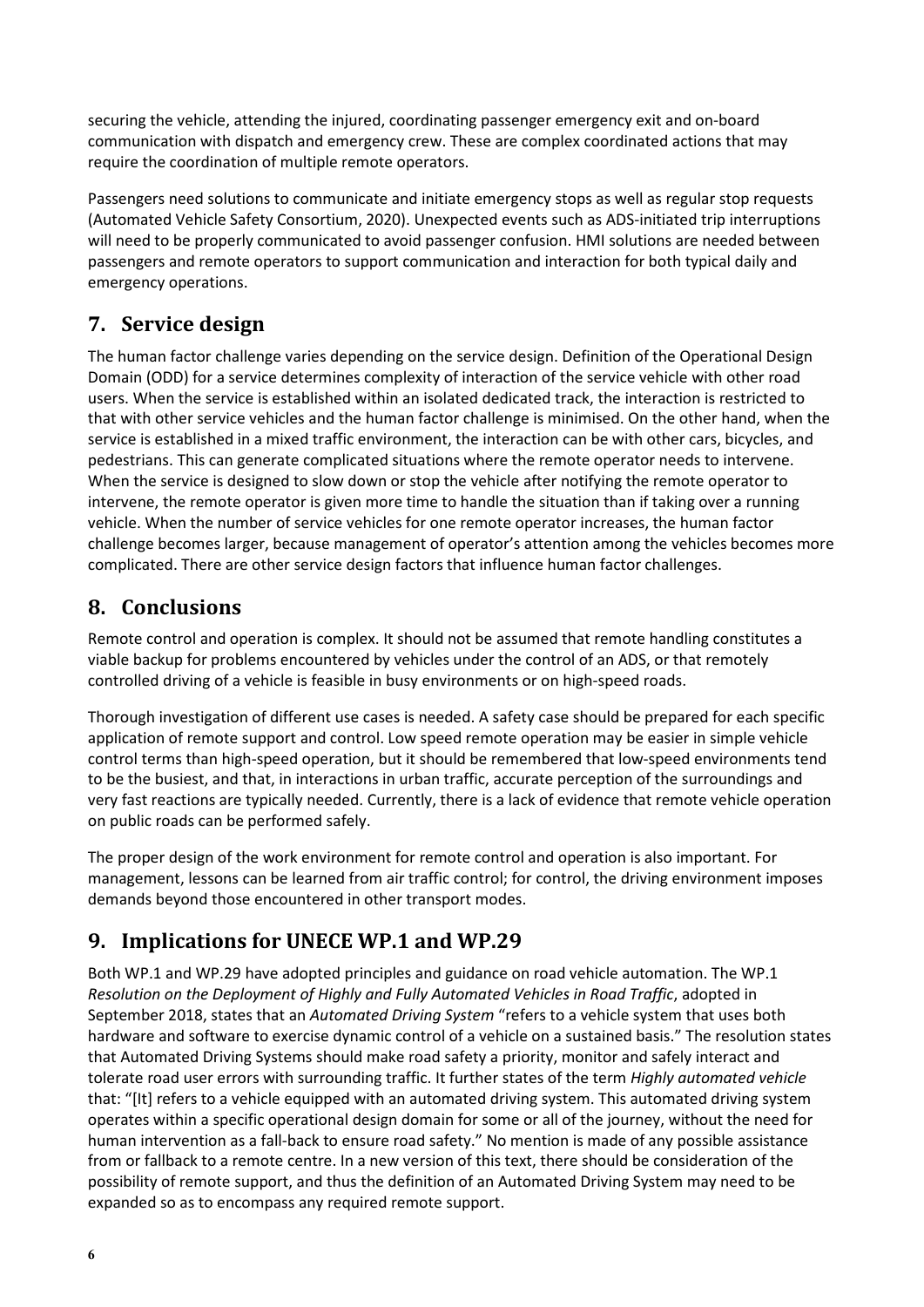The WP.29 *Revised Framework document on automated/autonomous vehicles*, adopted in 2020, states that "an automated/autonomous vehicle shall not cause any non-tolerable risk" and then lays out a number of key issue and principles that need to be addressed as priority items by the subsidiary bodies of the Working Party. A definition of "automated/autonomous vehicles" is not provided, but there is no mention of remote support as means of assistance, and remote support is not listed in the priority items. It is therefore suggested that a whole system approach be adopted in GRVA and its sub-groups and that remote support be added to the list of priority issues to be addressed.

HF-IRADS will continue to examine the issues discussed here, monitor relevant research activities and support the UNECE in its efforts.

#### **References**

Alaimo, S., Pollini, L. and Bulthoff, H. (2011). Admittance-based bilateral teleoperation with time delay for an unmanned aerial vehicle involved in an obstacle avoidance task. AIAA Modelling and Simulation Technologies Conference, Portland, Oregon.

Automated Vehicle Safety Consortium (2020). AVSC Best Practice for Passenger-Initiated Emergency Trip Interruption. AVSC00003202006. June 2020. [https://avsc.sae-itc.org/principles-03-5471WV-44491AM.html.](https://avsc.sae-itc.org/principles-03-5471WV-44491AM.html)

Birren, J.E. (1949). Motion sickness: Its psychological aspects. In: Human Factors in Undersea Warfare. National Research Council, Washington, D.C.

Bos, J.E. and Bles, W. (2000). Performance and sickness at sea. RINA Conference Proceedings, Human Factors in Ship Design and Operation, 27-29 September 2000, London.

Carsten, O. and Jamson, A.H. (2011). Driving simulators as research tools in traffic psychology. In: B.E. Porter (ed.), Handbook of Traffic Psychology, pp. 87-96. London: Academic Press.

Chen, J.Y.C., Barnes, M.J. and Harper-Sciarini, K. (2011). Supervisory control of multiple robots: humanperformance issues and user-interface design. IEEE Transactions on Systems, MAN, and Cybernetics Part C: Applications and Reviews, 41: 435-453.

Colwell, J.L. (2000). NATO Questionnaire: correlation between ship motions, fatigue, seasickness and naval task performance. RINA Conference Proceedings, Human Factors in Ship Design and Operation, 27-29 September 2000, London.

Davis, J., Smyth, C. and McDowell, K. (2010). The effects of time lag on driving performance and a possible mitigation. IEEE Transactions on Robotics 26(3): 590-593.

Olsen, D.R. and Goodrich, M.A. (2003). Seven principles of efficient human robot interaction. IEEE International Conference on Systems, Man and Cybernetics.

Habibovic, A., Andersson, J., Castor, M., Meiby, L. and Rizgary, D. (2020). Human Factors of Remote Control. SAFER prestudy report.

Lane, J., Carignan, C., Sullivan, B., Akin, D., Hunt, T. and Cohen, R. (2002). Effects of time delay on telerobotic control of neutral buoyancy vehicles. Proceedings of the IEEE International Conference on Robotics and Automation, 2874-2879.

Lee, J.D. (2001). Emerging challenges in cognitive ergonomics: managing swarms of self-organizing agentbased automation. Theoretical Issues in Ergonomics Science, 2:(3): 238-250.

Olsen, D.R. and Goodrich, M.A. (2003). Metrics for evaluating human-robot interactions. PerMIS: Proceedings of the Workshop on Performance Metrics for Intelligent Systems.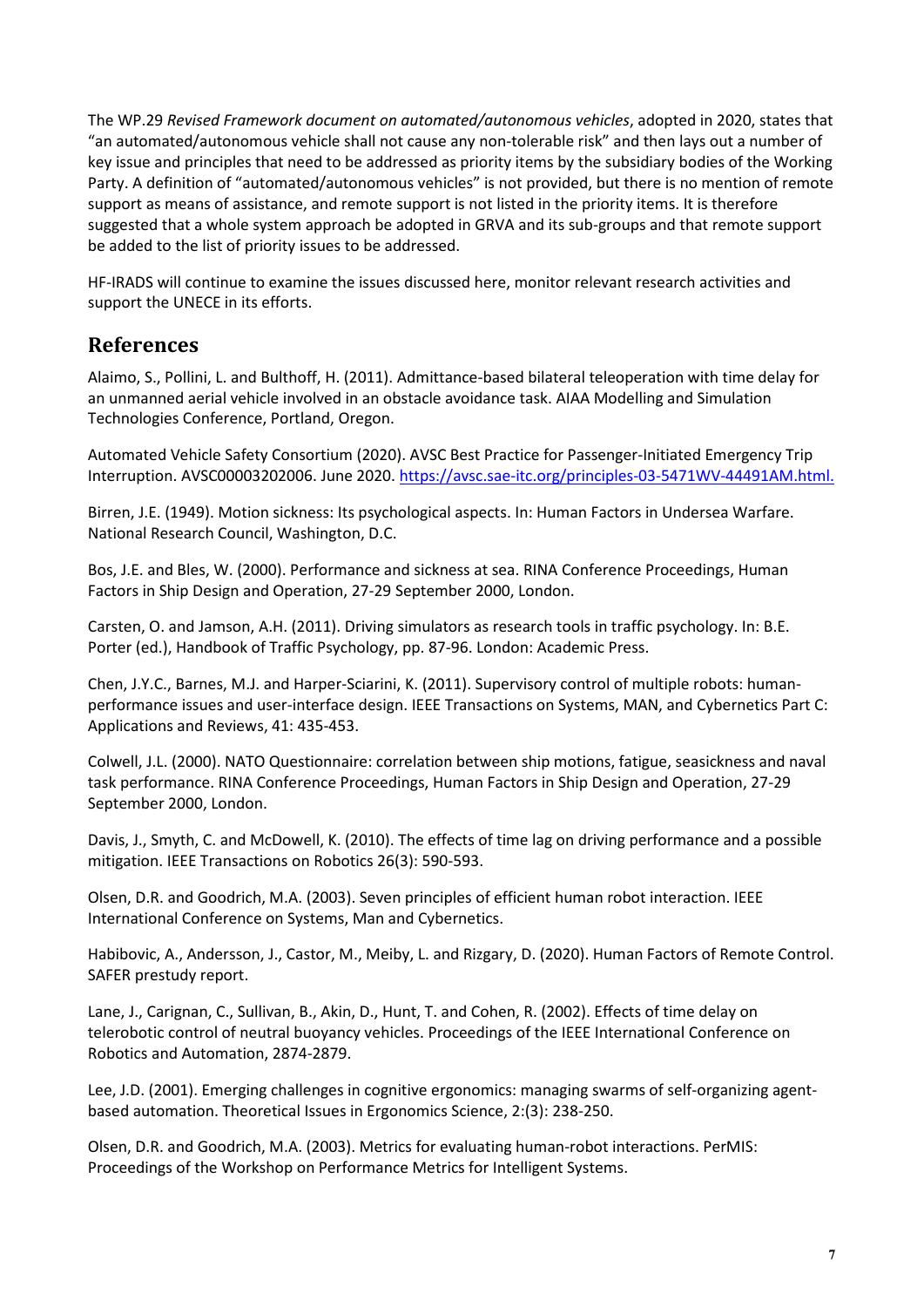Salmon, P.M., Young, K.L. and Regan, M.A. (2011). Distraction 'on the buses': A novel framework of ergonomics methods for identifying sources and effects of bus driver distraction. Applied Ergonomics, 42: 602-630.

Sheridan, T.B. and Ferrel, W. (1963). Remote manipulative control with transmission delay. IEEE Transactions on Human Factors in Electronics, 4(1): 25-29.

Van Bakker, N.H., Erp, J.B.F. and van Winsum, W. (2000). Driving with head-slaved camera systems: a literature survey. Report TNO-TM-00-A041. TNO Human Factors Research Institute, Soesterberg, The Netherlands.

Van Erp, J.B.F. and Padmos, P. (2003). Image parameters for driving with indirect viewing systems. Ergonomics, 46(15): 1471–1499.